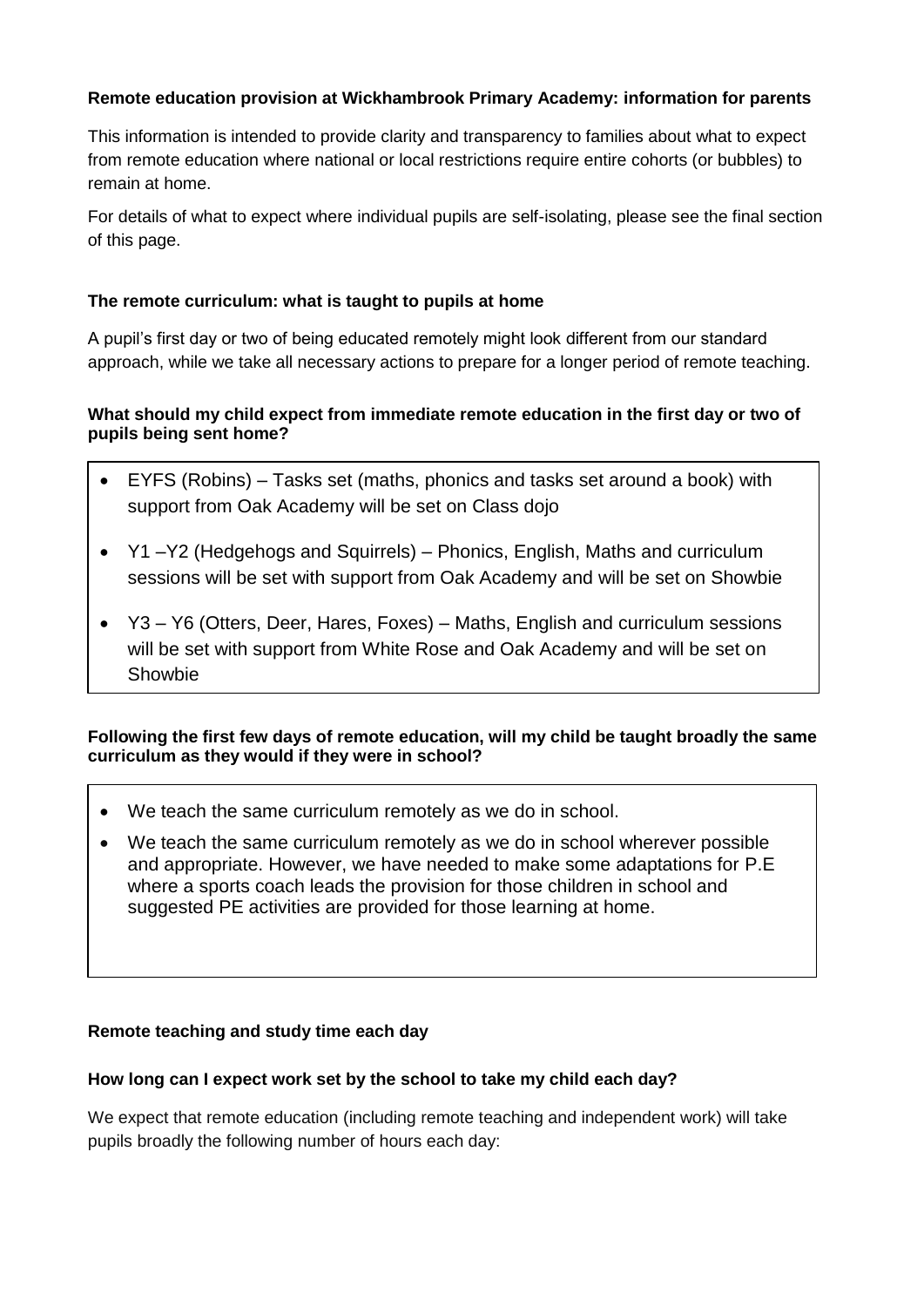| <b>EYFS</b> | 2 hours |
|-------------|---------|
| Key Stage 1 | 3 hours |
| Key Stage 2 | 4 hours |

## **Accessing remote education**

## **How will my child access any online remote education you are providing?**

| EYFS will access work via Class Dojo                   |  |
|--------------------------------------------------------|--|
| Y1 – Y6 will access work via Showbie                   |  |
| All children will access 'Live' daily support via zoom |  |
|                                                        |  |

## **If my child does not have digital or online access at home, how will you support them to access remote education?**

We recognise that some pupils may not have suitable online access at home. We take the following approaches to support those pupils to access remote education:

## **Loans of devices:**

- For support with borrowing a device to help with accessing home learning parents can contact their class teacher via their school email or use of a Dojo message or the office at admin@wickhambrookschool.co.uk.
- If you require support with mobile data allowances for your child/children to help access work then please email [admin@wickhambrookschool.co.uk](mailto:admin@wickhambrookschool.co.uk) as we can help those who:
	- don't have access to a fixed broadband connection
	- cannot afford the additional data needed to access educational resources or social care services
	- have access to a mobile device that uses a participating network
	- are facing disruption to their face-to-face education, or have been advised not to attend school

Depending on your need, support could be given in dongles or additional data

If families can't access online; personal work packs will be delivered to their house where the adult will collect the last weeks work and drop off the following weeks tasks.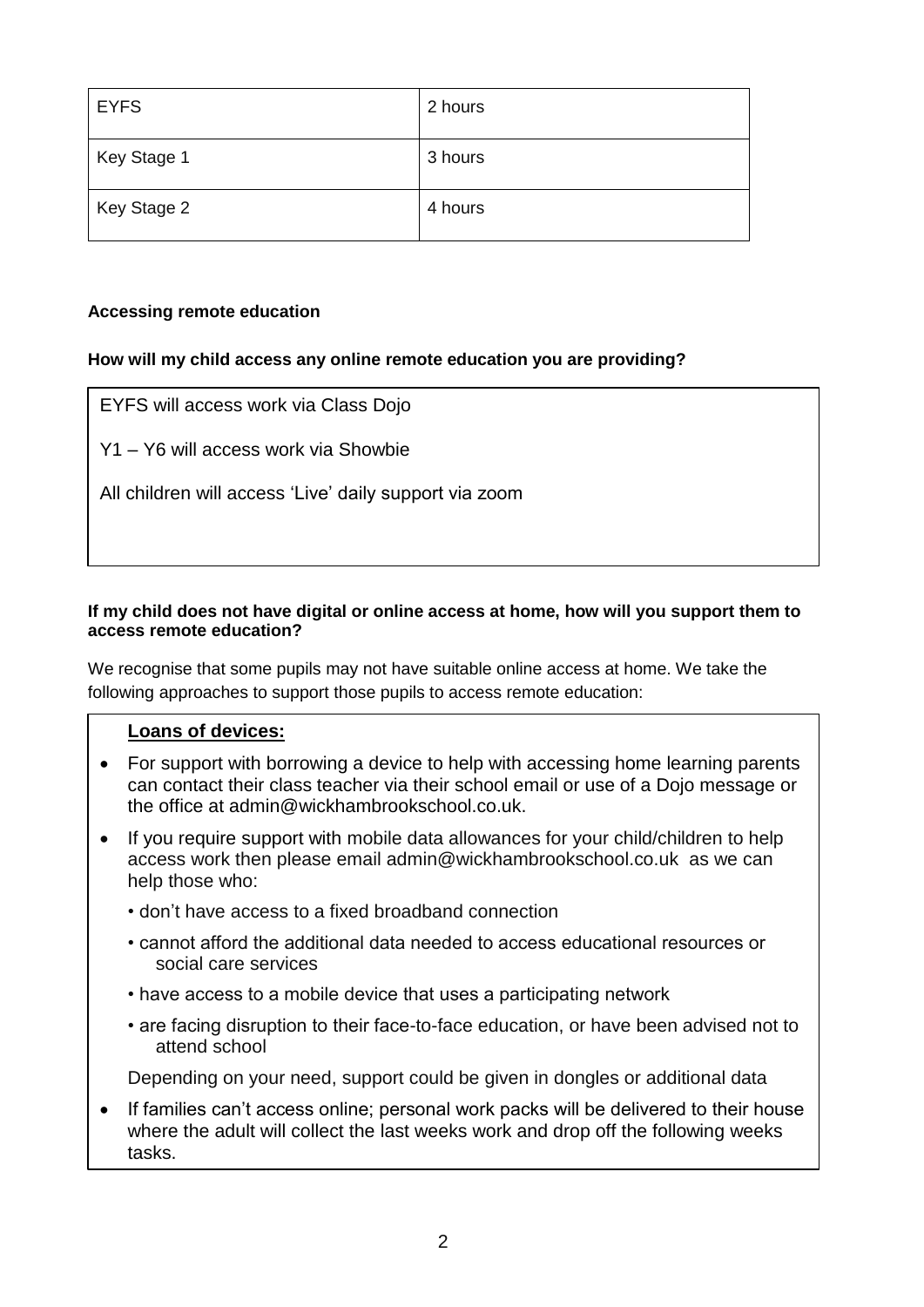## **How will my child be taught remotely?**

We use a combination of the following approaches to teach pupils remotely:

## **EYFS (Robins)**

#### English

- o Daily taught phonics with a teaching video to support.
- o Daily phonic activity
- o Daily activities based around the topic/story will be shared on Class Dojo.

#### Maths

- o Daily taught maths session with a video from Oak Academy to support.
- o Daily activities/ideas for games will be shared on Class Dojo.

#### **General**

- o Weekly timetable for the week
- o Adult led stories throughout the week

#### Live Zoom

Daily 1 X 30 minute sessions of live drop in with the classroom adult to recap on learning, give feedback and support misconceptions, provide help where needed and social interaction for children.

#### **KS1 – Hedgehogs and Squirrels**

#### **English**

- o Daily taught English session with video support, this will include handwriting and spelling sessions.
- $\circ$  Daily taught phonics with a video from class teacher to support the tasks set.

#### Maths

- o Daily taught Maths session with video support from Oak Academy.
- o Weekly arithmetic session

#### Live Zoom

Daily zoom session of live drop in with the classroom adult to recap on learning, give feedback and support misconceptions, provide help where needed.

#### **Curriculum**

- o Daily Curriculum session with video support where needed
- o Weekly PE session

#### **General**

- o Weekly timetable for the week
- o Work will be released ready to start each morning for that day.
- o Adult led stories throughout the week
- o Challenge folder on Showbie to extend learning
- o Spelling Shed on-line tasks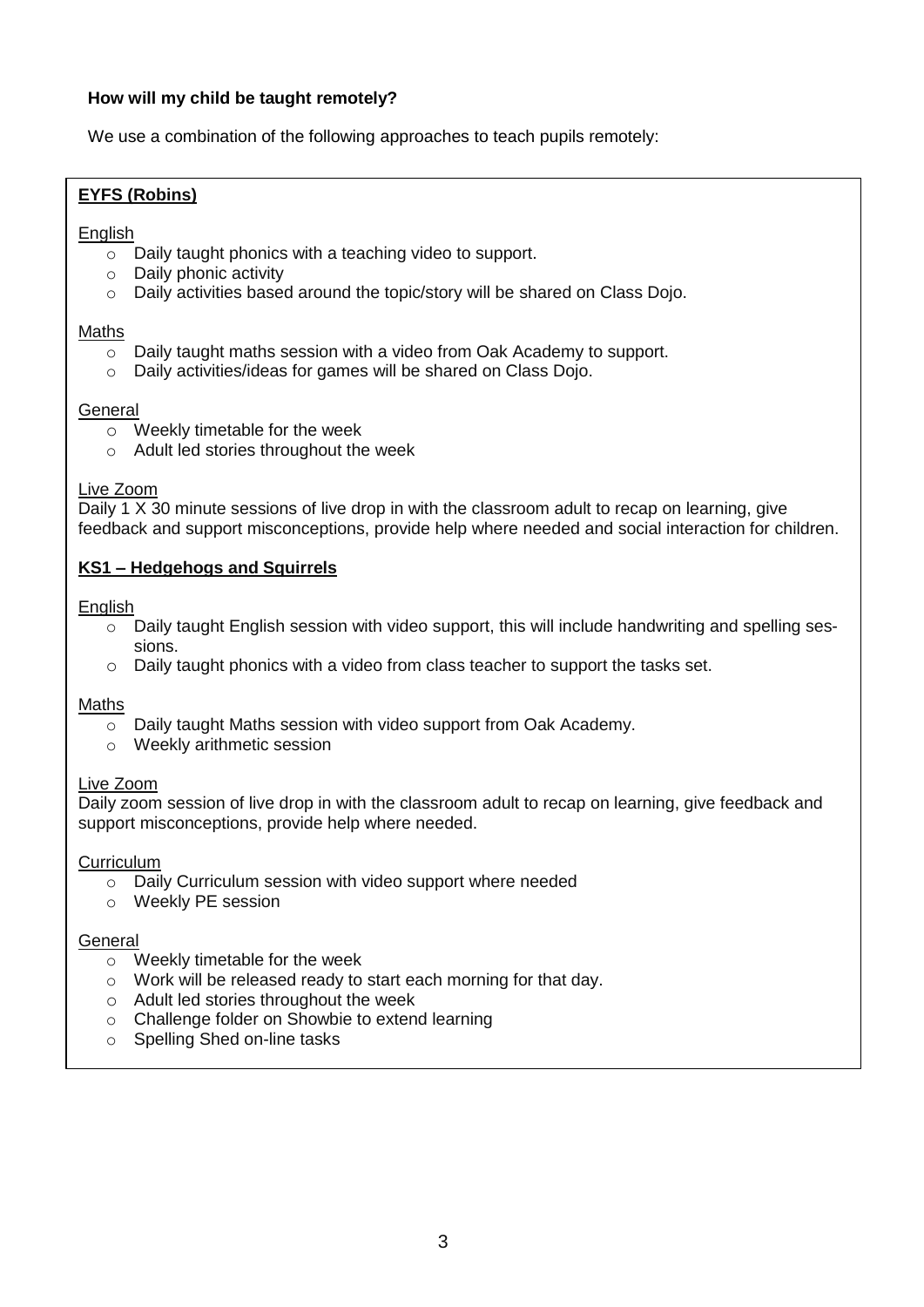# **KS2 (Otters, Deer, Hares, Foxes)**

## **English**

- o Daily taught English session which will include reading and writing, handwriting and spelling sessions with video support.
- $\circ$  Daily 1 X 30 minute sessions of live drop in with the classroom adult to recap on learning, give feedback and support misconceptions, provide help where needed.

## **Maths**

- o Daily taught Maths session with video support from White Rose
- o Daily Times Table Rockstar opportunities
- $\circ$  Daily 1 X 30 minute sessions of live drop in with the classroom adult to recap on learning, give feedback and support misconceptions.
- o Weekly arithmetic session.

#### **Curriculum**

- $\circ$  Daily Curriculum sessions with video support where appropriate for the task
- o Weekly PE session

#### **General**

- o Weekly timetable for the week
- o Work will be released ready to start each morning for that day.
- o Adult led stories throughout the week
- o Challenge folder on Showbie to extend learning

of the opportunity to be involved with school choirs of the opportunity to be involved with school choirs of the  $\alpha$ 

- o Times Table Rockstars battles
- o Spelling Shed on-line tasks

## **Across the whole school:**

o whole school story times

# **Engagement and feedback opportunity to change reading books via class teacher with a collection point and feedback**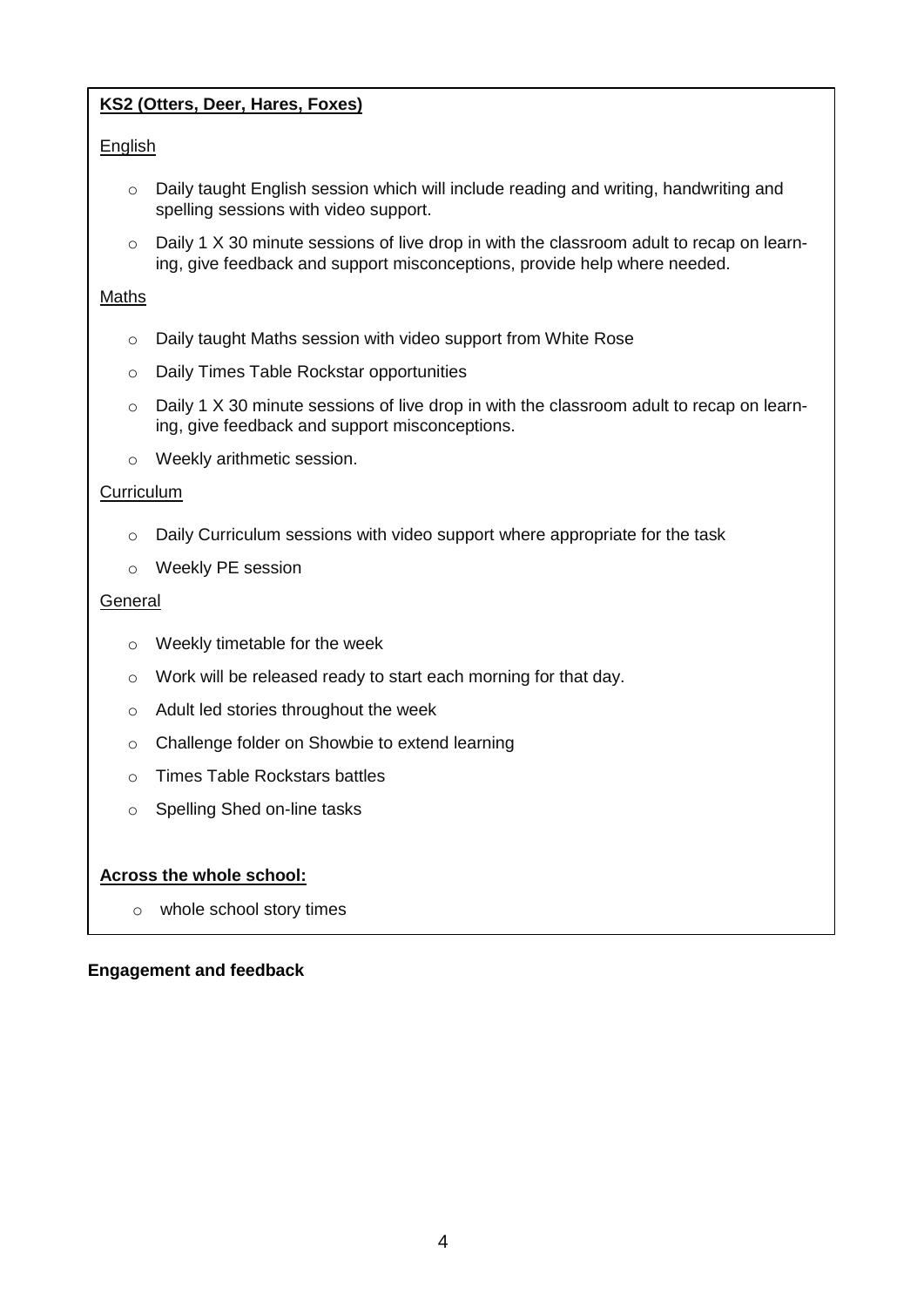#### **What are your expectations for my child's engagement and the support that we as parents and carers should provide at home?**

# **Children's engagement**

• Children are expected to complete work set to the best of their ability within the time set.

# **Parental support**

- Parents are expected to support their child in setting up routines that work for their family to complete tasks set; this may include a space to work, times to work and have breaks
- Parents are expected to support their child to access zoom calls
- Parents are expected to communicate with school when needed

## **How will you check whether my child is engaging with their work and how will I be informed if there are concerns?**

- Staff will check children's engagement of work via work uploaded to Dojo or Showbie alongside engagement in zoom calls.
- Staff will record this daily and will review on a weekly basis
- Where staff are concerned over the engagement or quality of work uploaded they will call parents to see how support can be given to aid the remote learning tasks.

## **How will you assess my child's work and progress?**

Feedback can take many forms and may not always mean extensive written comments for individual children. For example, whole-class feedback or quizzes marked automatically via digital platforms are also valid and effective methods, amongst many others. Our approach to feeding back on pupil work is as follows:

- Work set will be acknowledged on a daily basis
- Feedback will be given via a range of methods including: Voice notes, written comment, verbal feedback during zoom sessions, a typed comment or a tick to acknowledge a correct response.
- Children's work will be assessed summatively at the end of each maths, English and curriculum topic,
- Final piece of English will be given detailed feedback